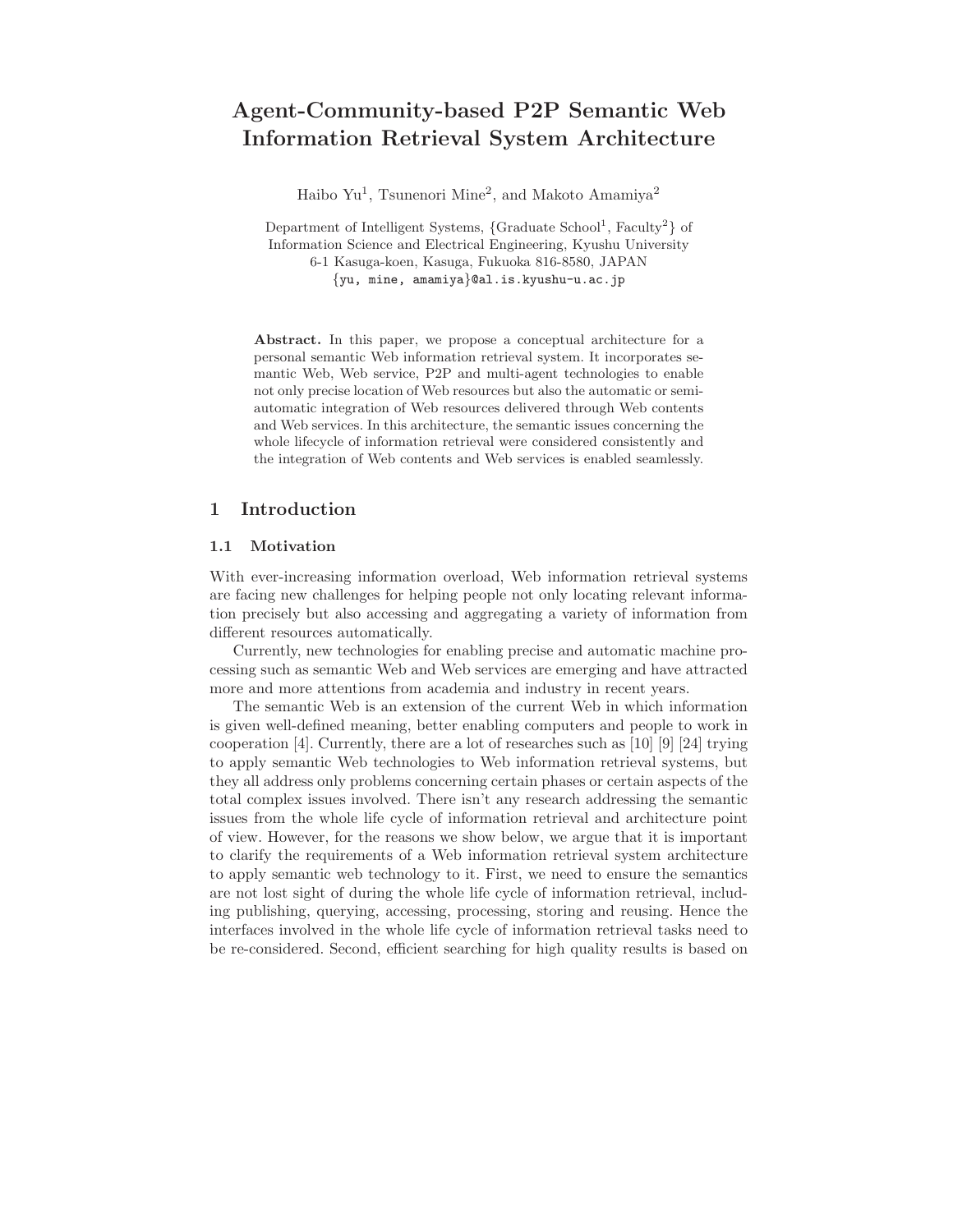pertinent matching between well-defined resources and user queries, where the matching reflects user preferences. Therefore the description of Web site capability and the way of submitting queries incorporating user preferences should consistently be considered from an architectural point of view.

Web service mechanisms provide a good solution for application interoperability between heterogeneous environments. It will provide a new way for accessing Web information and play a vital role in Web information retrieval activities in the future. However, the conventional "Web contents" resources target at human consumption but new "Web services" resources target at machine consumption. Thus they have been managed separately for publishing, discovering, accessing, and processing until now. On the other hand, in the semantic Web, contents are given well-defined meaning, and they are becoming such data that can be understood and processed by machine as well. As both Web contents and Web services will be consumed by machines, this introduces the possibility and necessity of managing them together in a personal Web information retrieval system.

In this paper, we propose a conceptual architecture for a personal semantic Web information retrieval system. It incorporates semantic Web, Web services, peer-to-peer and multi-agent technologies to enable not only precise location of Web resources but also the automatic or semi-automatic integration of hybrid semantic information delivered through Web contents and Web services.

#### 1.2 Approach

The conceptual architecture of our semantic Web information retrieval system is constructed based on the following four main ideas.

First, "using peer-to-peer computing architecture with emphasis on efficient method for reducing communication load." As a centralized system has the bottle neck of accessing and its maintenance cost is expensive, scalable and decentralized P2P systems are receiving more and more attention especially in the research and product development for the open and dynamic Web environment. However, due to the decentralization, the performance comes to be a significant concern when a large number of messages are propagated in the network and large amounts of information are being transferred among many peers [14]. Hence, an efficient mechanism for reducing communication load with least loosing of precision and recall is very important in a P2P information retrieval system. We propose our Agent-Community-based Peer-to-Peer information retrieval method called ACP2P method [15]. On the other hand, as we noticed that generally users retrieve and re-use certain amount of information repeatedly for a high percentage, it is essential to store frequently used information locally for the user with an efficient retrieval mechanism. We enable users refining and storing retrieved Web information in their local environment and manage them with semantic Web technology for the later re-use. As the user interested information is limited resource and the storing and retrieving mechanism can be adjusted to the user-specific way, the access time to the most frequently used information will be decreased significantly than searching in the vast open Web. As the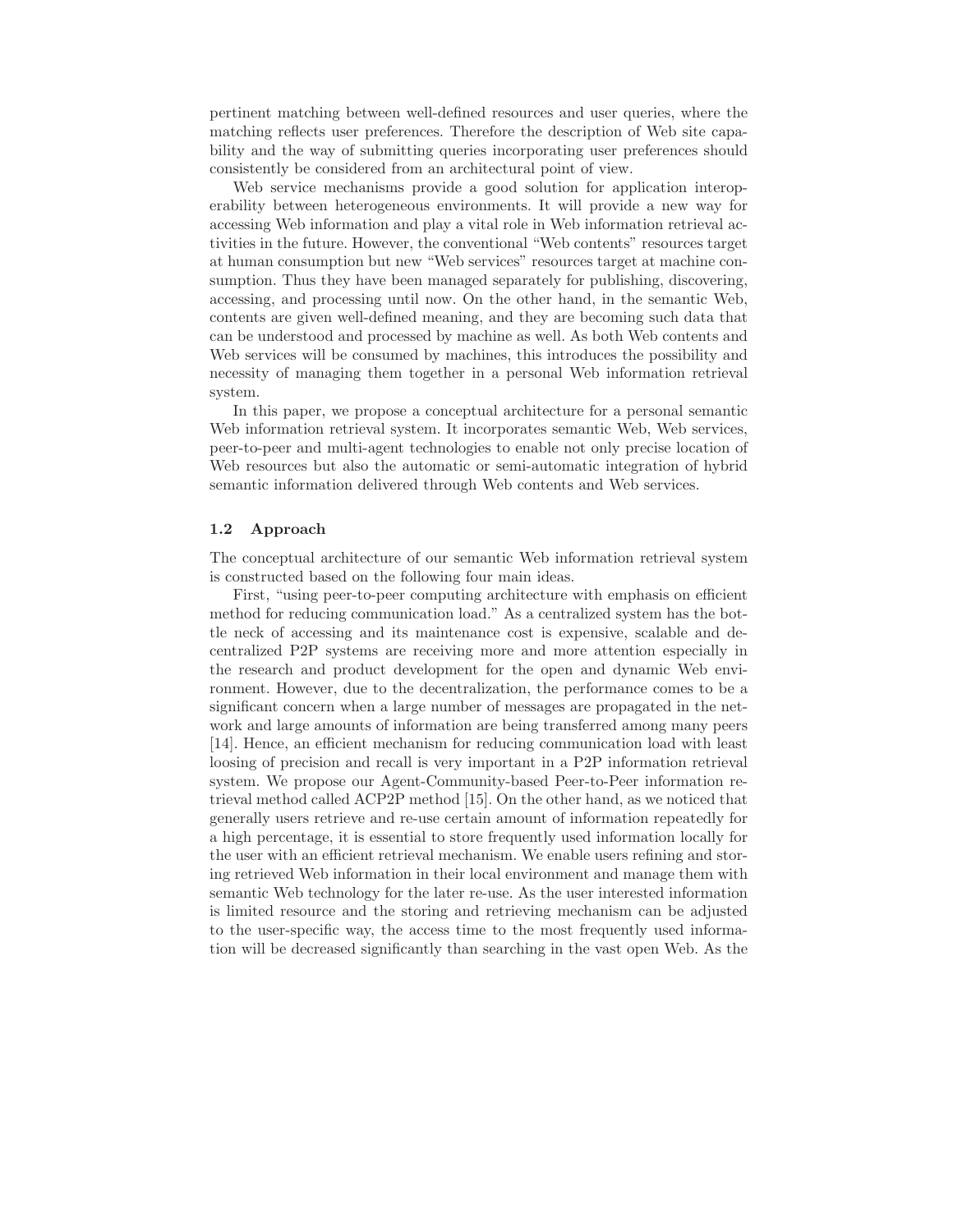possibility of accessing external resources is decreased, the searching time and network transfer time are all saved.

Second, "all participants contribute to the semantic description consistently." The Web information retrieval system concerns three main kinds of participants: the "consumer" which searches for Web resources, the "provider" which holds certain resources, and the "mediator" which enables the communication between the consumer and the provider. In order to guarantee semantic interoperability during the whole life cycle of information retrieval, all participants need to consistently contribute to the semantic description. The provider needs to precisely describe their capabilities and the users need to pertinently describe their requirements as well. The mediator needs to correctly interpret the semantic dimension and to ensure that semantics are not lost sight of during the processing.

Third, "integrating Web contents with Web services." As we mentioned earlier, Web services will provide a new way for retrieving Web information. In fact, Web users do not care about how the system discovers, accesses and retrieves information from what kind of resources, they only care about the final results which can be used by them conveniently. Hence, the particular characteristics and the concrete realization details of both Web services and Web contents need to be hidden from users as much as possible. Therefore an integrated or unified management of Web contents and Web services needs to be carried out through different levels including the description of capabilities and requirements, querying, discovering, selection and aggregation.

Fourth, "providing a gateway to all the information that the user is interested in." A user generally concern two types of information: local and remote information. The local information such as documents, emails, contacts and schedule are stored at user's desktop and managed by various of applications, and the remote information such as Web information which are published by its Web site manager and can be searched and accessed through Web applications. Since the user needs to access and process all these local and remote information, a gateway providing an unified interface to all relevant information is necessary. We propose a personalized "Myportal [26]" to satisfy all the information requirements of a user.

The rest of the paper is organized as follows: Section 2 outlines our conceptual architecture, the components and their communication mechanism of a personal semantic Web information retrieval system. The process flow of an information retrieval system will be described in section 3. In Section 4, we will discuss related work and the concluding remarks will be summarized in section 5.

# 2 A Conceptual Architecture

Our conceptual architecture for a personal semantic Web information retrieval system is illustrated in figure 1.

The architecture consists of three main components: "consumer" which searches for Web resources, "provider" which holds certain resources, and mediator which enables the communication between the consumer and the provider. In our archi-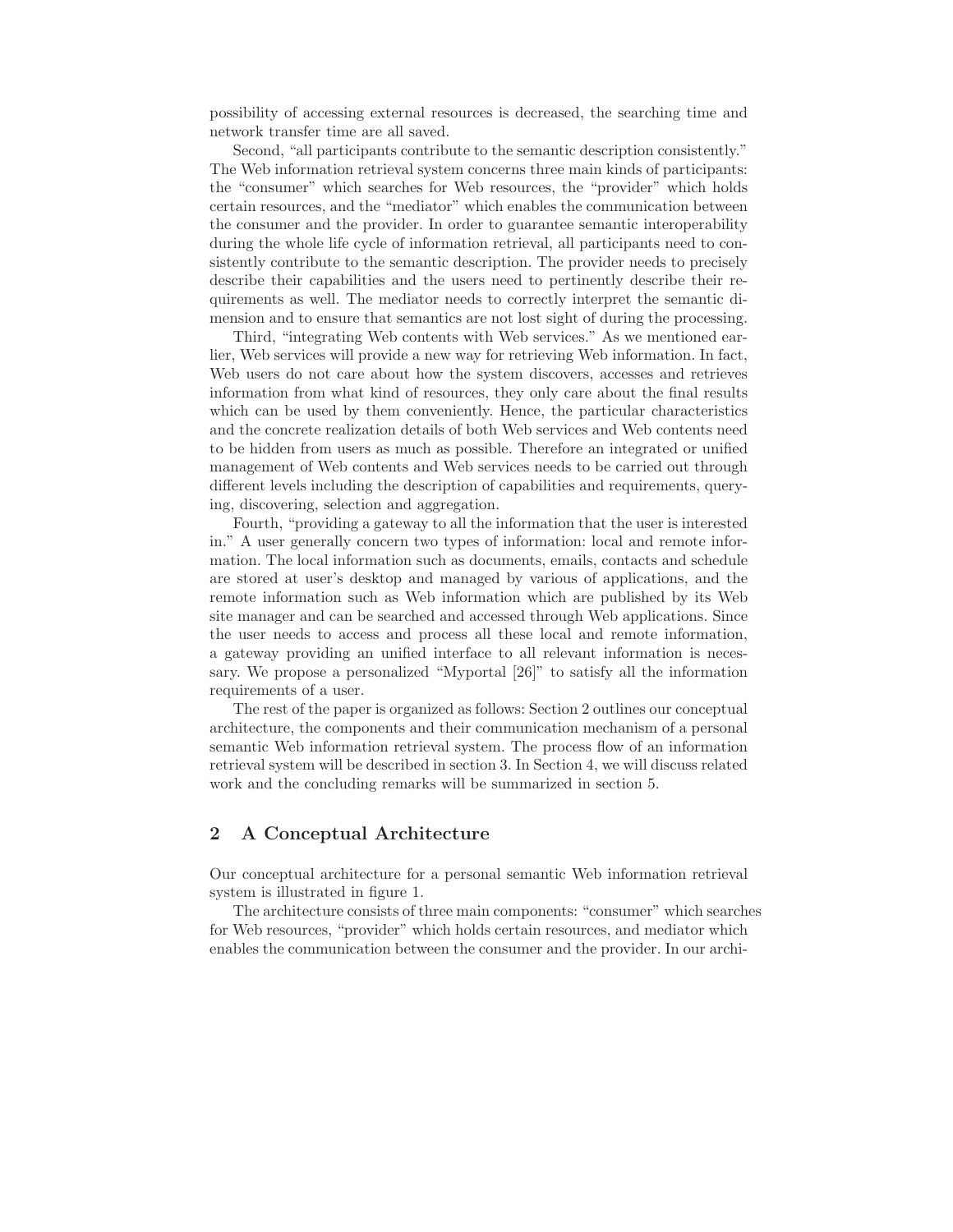

Fig. 1. A Conceptual Architecture

tecture, each provider describes its capabilities in what we call a WSCD (Web site capability description), each consumer is constructed as a "Myportal" providing a gateway to the information relevant to the user. The mediator is conformed by agents assigned to the consumer and providers using Agent-Community-based P2P information retrieval method to fullfill the searching and accessing tasks. We will describe each component of our architecture in a little more detail in following sub-sections.

#### 2.1 Web site capability description (WSCD)

Resource location is based on matching between user requirements and Web site capabilities, so a capability description of Web sites is necessary. We describe the layered capabilities of a Web site as shown in figure 2.

First, we semantically describe the general capabilities of the Web site, and we call this a "general information description (GID)." We argue that some explicit general ideas about a Web site are strongly required in order to precisely locate Web resources based on user preferences. Therefore a brief general information description of the Web site is defined at the top level. The GID gives an explicit overview of the Web site capabilities, and can be used as the initial filter for judging congruence with user preferences.

Second, we give the Web content capability description (WCD) and there is a link from GID to WCD for using semantic Web contents. The WCD is the metadata of Web contents and is composed of knowledge bases of all domains involved. We use OWL [13] to describe domain ontologies and the metadata will be described in RDF [12].

Third, we give Web service capability description (WSD) and there is a link from GID to WSD for facilitating the further matching and use of Web services. In order to semantically describe the capabilities and support the concrete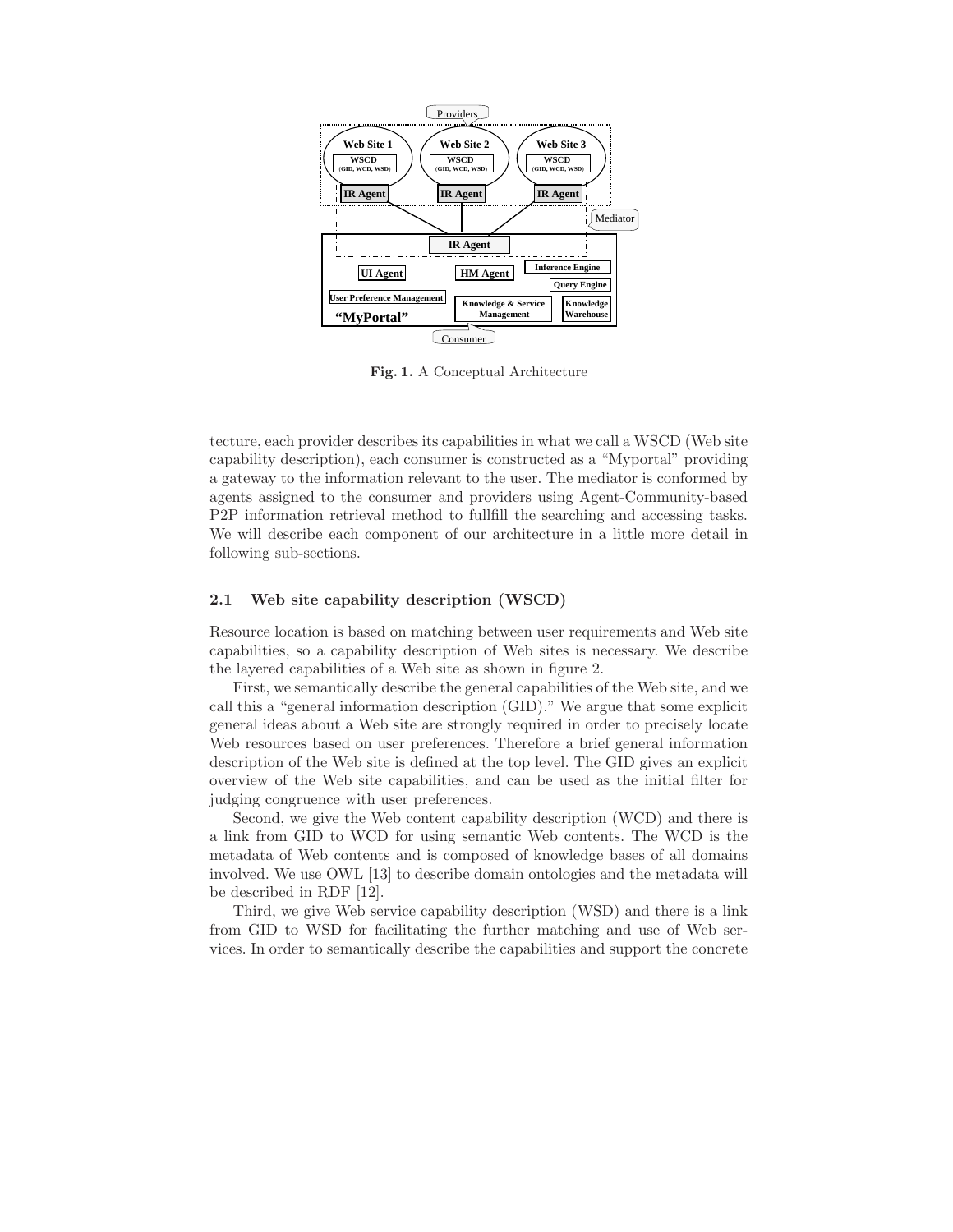

Fig. 2. Web Site Capability Description

realization of services, we express the service capability description in two layers: "semantic Web service description (SWSD)" and "concrete Web service description (CWSD)." This hierarchical capability-describing mechanism enables semantic and non-semantic Web service capability-describing and matchmaking for different levels. we use WSDL [7] for the concrete Web service description and OWL-S [6] to express the semantic Web service description.

For the details of our Web site capability description mechanism, one can refer to document [27].

## 2.2 "Myportal"

"Myportal" is a "one stop" that links the user to all the information s/he needs. It resites on the user's own desktop which is also a Web server itself and is designed to satisfy user's personal information requirements and to be mastered freely by the user her/himself. It provides both semantic browser and semantic search engine functionalities, and these functions manage not only local user information but also the other Web sites as conventional browser. The information can be shared by others with proper authority. The structure of "Myportal" is shown in figure 3.

"Myportal" is composed of three types of main functional components: core component, consumer component and provider component.

The core component provides basic support for semantic technologies and information management. It consists of "Knowledge Warehouse (KW)," "Knowledge Management," "Query Engine (QE)" and "Inference Engine (IE)." As a consumer, it will bring together a variety of necessary information from different resources automatically or semi-automatically for the user. It is assigned agents to fulfill the information retrieval tasks through the communication with provider agents. As a provider, the contents and services of "Myportal" can be consumed by humans as well as machines. The human can be the user or other permitted persons, and the machine can be local or remote. A unified inter-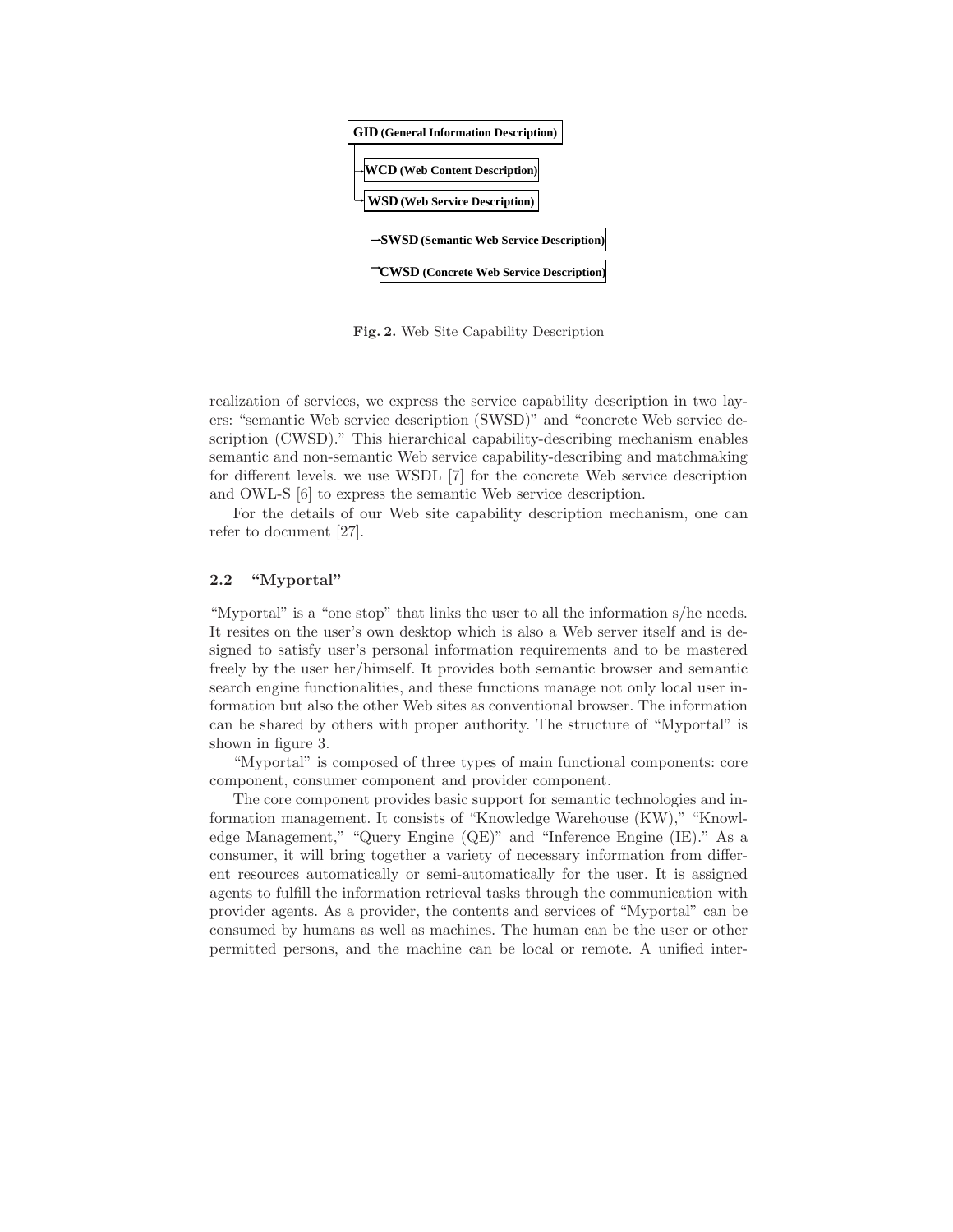

Fig. 3. Structure of "Myportal"

face for browsing, searching and facilitating Web contents and services will be provided. We described "Myportal" in a little more detail in document [26].

## 2.3 Mediator

The communication between consumer and providers is based on an Agent-Community-based Peer-to-Peer information retrieval method called ACP2P method, which uses agent communities to manage and look up information related to a user query.

In order to retrieve information relevant to a user query, an agent uses two histories: a query/retrieved document history  $(Q/RDH)$  for short) and a query/sender agent history (Q/SAH for short). Making use of the Q/SAH is expected to have a collaborative filtering effect, which gradually creates virtual agent communities, where agents with the same interests stay together. We have demonstrated through several experiments that the method reduced communication loads much more than other methods which do not employ Q/SAH to look up a target agent, and was useful for creating a "give and take" effect, i.e., as an agent receives more queries, it acquires more links to new knowledge[16].

The ACP2P method employs three types of agents: user interface (UI) agent, information retrieval (IR) agent and history management (HM) agent. A set of three agents (UI agent, IR agent, HM agent) is assigned to each user.

The UI agent receives requirements from the user, factors in missing or inherent information based on user preferences, breaks and transforms the requirements into formal queries and sends them to the IR agent.

When receiving a query from a UI agent, an IR agent asks an HM agent to look up target agents with its history or asks a portal agent to do it using a query multicasting technique. When receiving a query from other IR agents, an IR agent looks up the information relevant to the query from its original content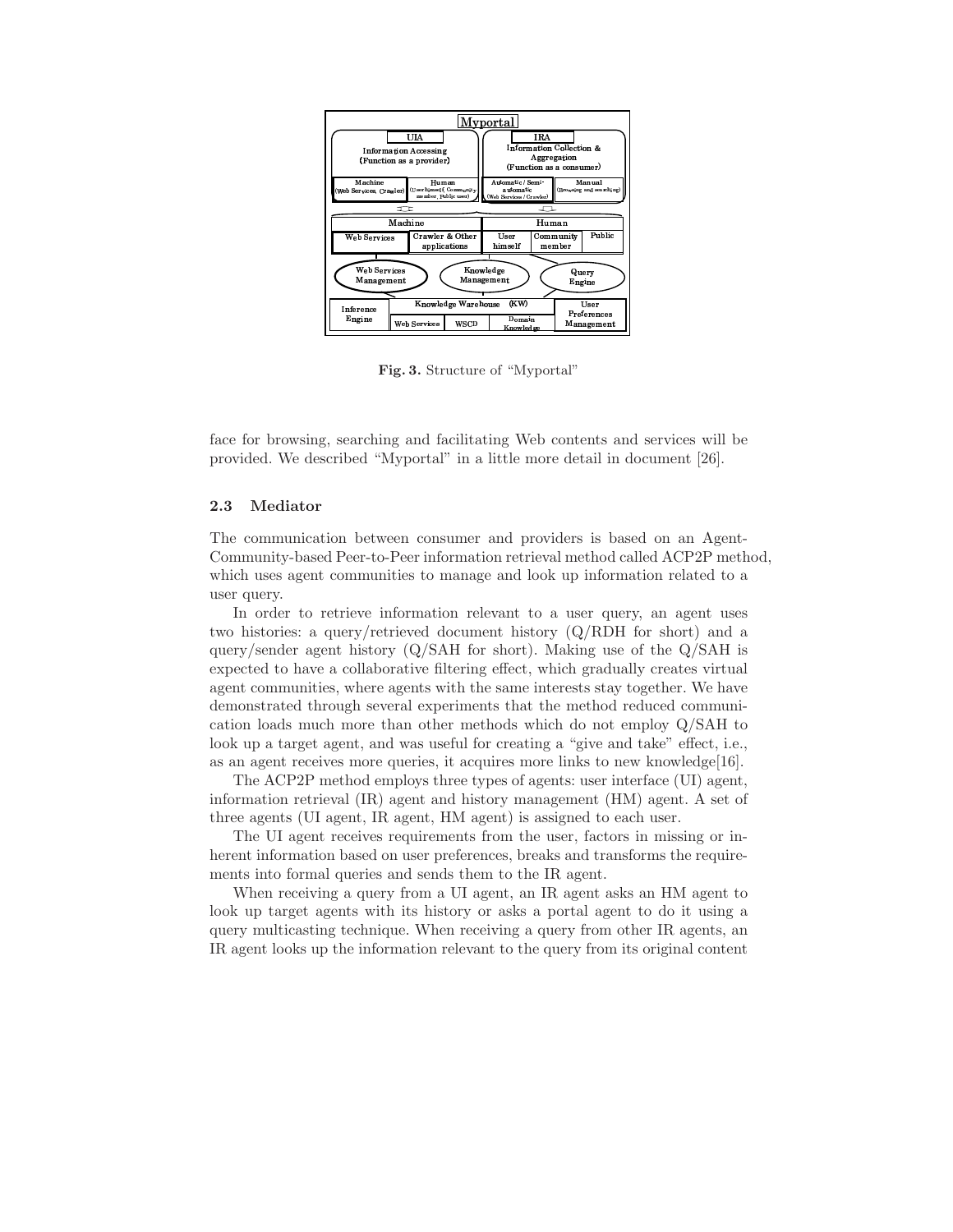

Fig. 4. Actions for Sending a Query

and retrieved content files, sends an answer to the query-sender IR agent, and also sends a pair of the query and the address of the query-sender IR agent to an HM agent so that it can update Q/SAH.

The returned answer is either a pair of a 'Yes' message and retrieved information or a 'No' message indicating that there is no relevant information. When receiving answers with a 'Yes' message from other IR agents, the IR agent sends them to a UI agent, and sends them with a pair of a query and the addresses of answer sender IR agents to an HM agent.

The ACP2P method is implemented with Multi-Agent Kodama (Kyushu university Open & Distributed Autonomous Multi-Agent) [28]. Kodama comprises hierarchical structured agent communities based on a portal-agent model. A portal agent is the representative of all member agents in a community and allows the community to be treated as one normal agent outside the community. A portal agent has its role limited in a community, and the portal agent itself may be managed by another higher-level portal agent. A portal agent manages all member agents in its community and can multicast a message to them. Any member agent in a community can ask the portal agent to multicast its message. Fig.5 shows the agent community structure which the ACP2P method is based on.

The query language and protocol communicated between IR agents need to be defined. Since the semantic Web information is commonly based on RDF which is a recommendation of W3C, a standard interface for querying and accessing RDF data is ideal for the interoperability between heterogeneous semantic Web information environments. The W3C RDF Data Accessing Working Group (DAWG) has published their working drafts of RDF Query Language SPARQL [19] and SPARQL protocol that are expected to be standards in this field. Although our architecture is designed for any reasonable communication interfaces, we are currently planning to use SPARQL RDF query language and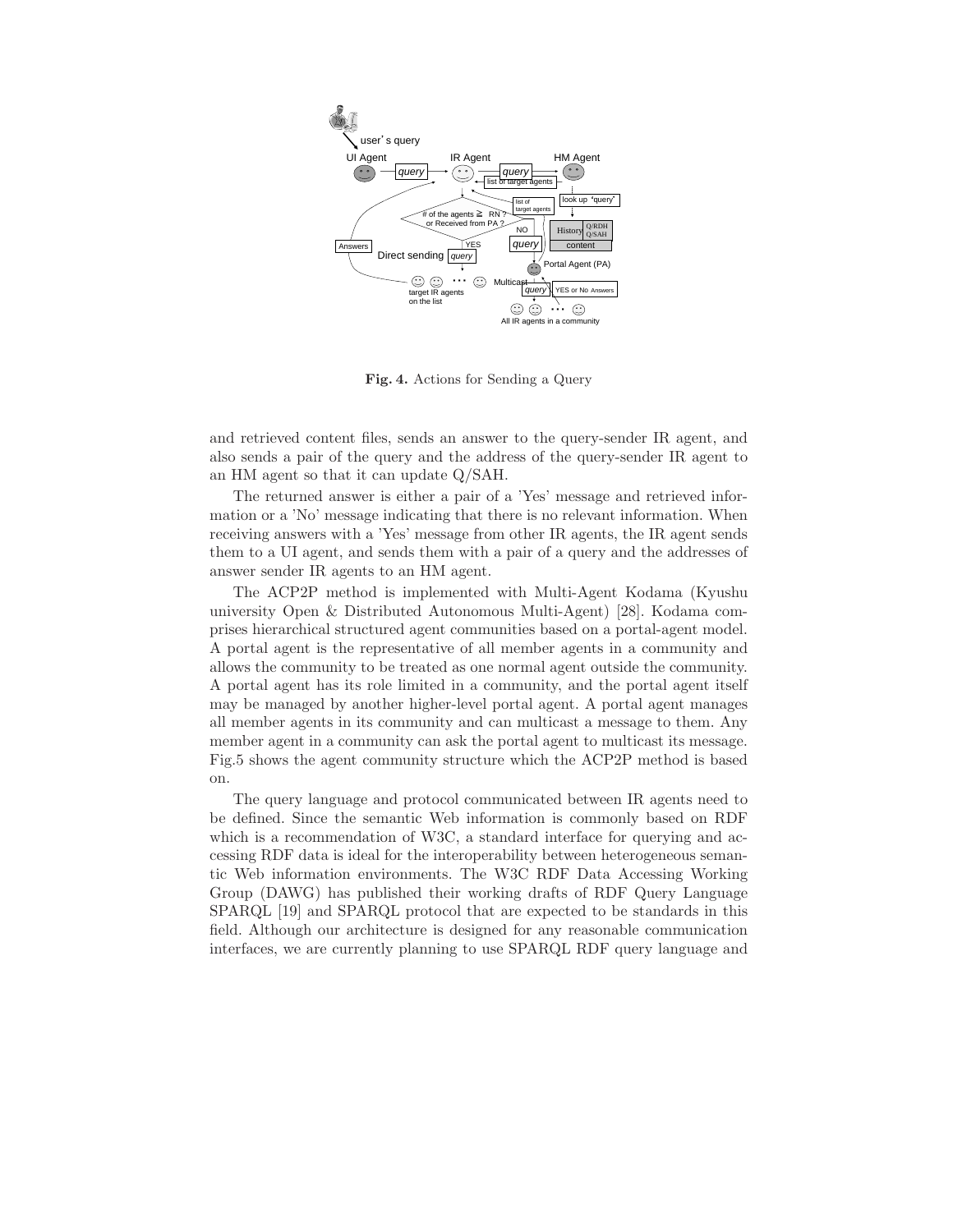

Fig. 5. Agents and their Community Structure

SPARQL protocol as our semantic communication interfaces between providers and consumers.

# 3 Process Flow of Information Retrieval

The total process flow of the P2P Web information retrieval system can be illustrated as shown in figure 6.

At the beginning, the consumer (the user) will edit his profile and preferences, and providers will describe their capabilities using WSCD which we described in section 2.1. When the user wants to search for the information, a search interface need to be provided. Although various kinds of user interface, such as natural language, template-style or formal equation, can be considered, taking user convenience and reality in account, we provide a template-style search interface, enabling users to input or select their preferences as well as query items from recommendation lists. The missing or inherent information will be inferred based on the user profile and preferences, and the requirements will be broken down and transformed into formal queries. The formal query is composed of three types of element fields: user preferences (UP), content query (CQ) and Web service query (SQ). The search will be carried out first inside the MyPortal knowledge warehouse, and only when we cannot find satisfactory information from MyPortal, will we extend the search to the other providers and the request will be sent to the candidate information retrieval agents on provider side (IRA-P for short) through the information retrieval agent on consumer side (IRA-C for short). The information discovery on the provider side is based on matching between user requirements and provider capabilities. We do matching at three levels. First, we do matching of Web site general description (GID) against user preferences to see whether they match at the overview level or not. Second, we do matching of Web contents, and finally do the matching of Web services. A matching score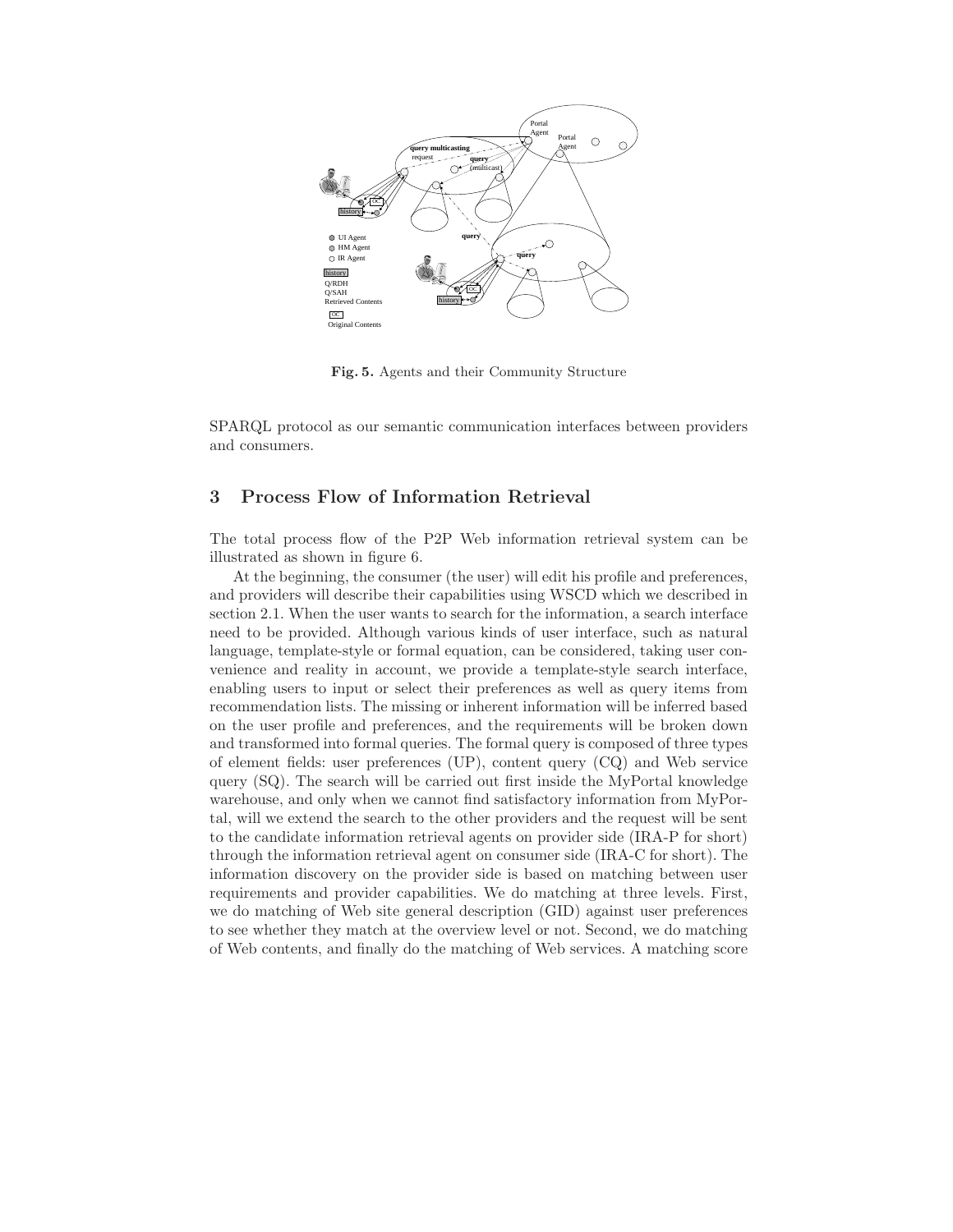

Fig. 6. Process Flow

will be given from the matching of each level and they will be used for the final judgment of relevance of Web contents and Web services. IRA-Ps will send back their matching scores to the IRA-C, and the IRA-C will judge and select the most relevant Web services and Web contents based on a total consideration of those matching scores. After selecting the most relevant Web services, the IRA-C will invoke those services. If the input information is not sufficient to trigger invocation, the IRA-C will request the user to provide necessary information through the UIA. The results from different Web service invocations as well as the Web contents results will be aggregated by the IRA-C into a refined, final result based on user preferences and be sent to the user through the UIA. This result can be evaluated, modified and stored in the user's MyPortal knowledge warehouse for future reuse. The integration of different Web service invocation results and Web contents is based on their common RDF data model.

## 4 Related work

In this section, we discuss some related work that is directly or indirectly of interest to our research work.

Francisco et al. [18] presented an architecture for an infrastructure to provide interoperability using trusted portals and implemented such an infrastructure based on Thematic Portals. The searching portals use semantic access points based on metadata for more precise searching of the resources associated with the potential sources of information. The proposed architecture supports specific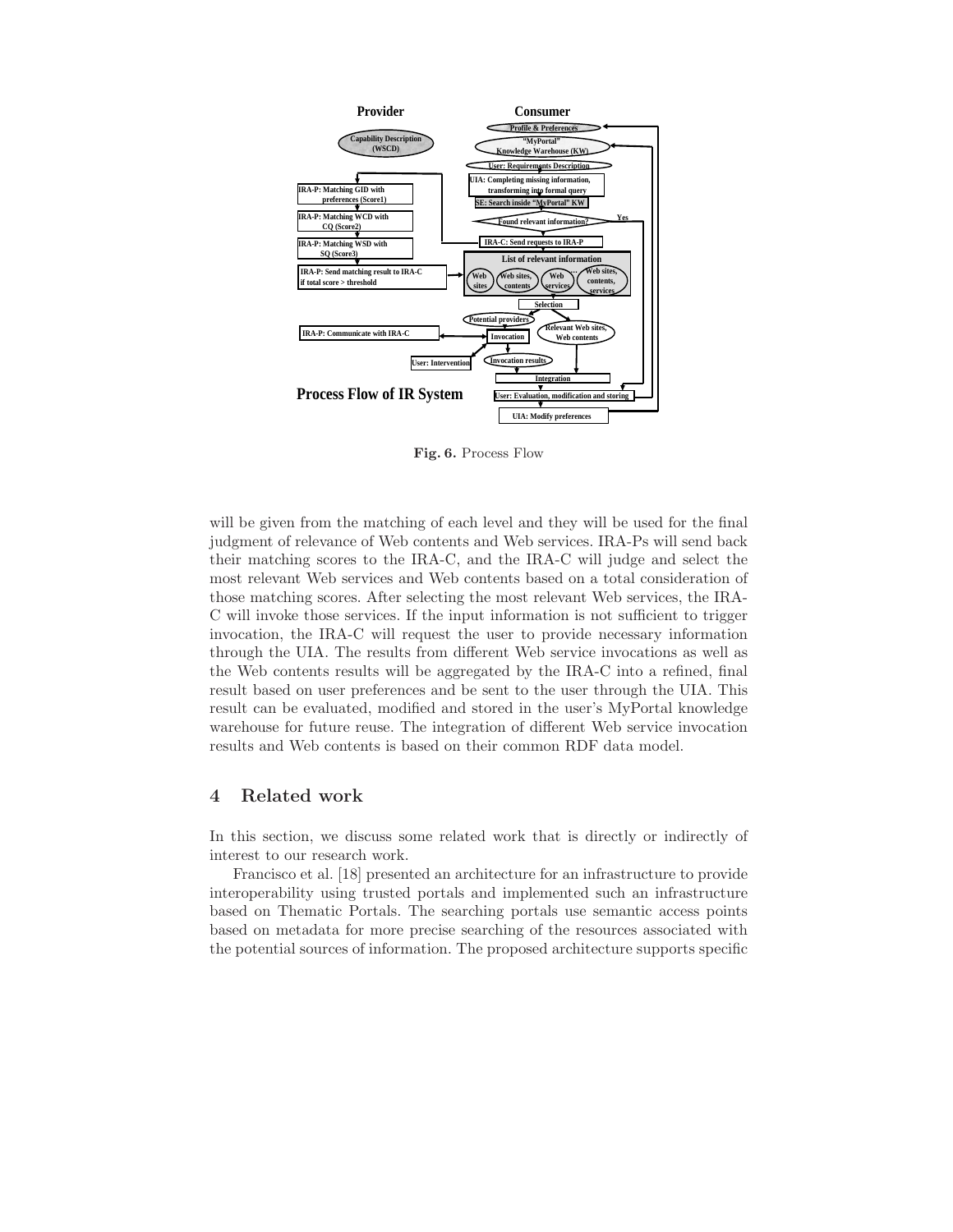and cross domain searching, but only provides semantic representation for the capabilities of Web contents not for their services as far as we understand. Our semantic Web site capability description and pertinent user requirements and preferences description provide interoperability for both Web contents and Web services.

RSS [21] and Atom [17] are lightweight multipurpose extensible metadata descriptions and syndication formats. FOAF vocabulary [5] provides a collection of basic terms that can be used in machine-readable Web homepages for people, groups, companies and so on. RSS, Atom and FOAF vocabulary all focus on certain kinds of Web contents description such as news, Web blog or people, they do not include Web services as we proposed. Our Web site capability description describes not only Web contents but also Web services, so the resources of the portal can not only be located but also used as a computational part of the information retrieval system. RSS, Atom and FOAF can be used for the Web contents capability description which is a part of our Web site capability description.

There are Web portals based on Semantic Web technology, such as KA2 [1] and SEAL [24], but they target uniform access by large numbers of people for human navigation and searching. SEAL provided an interface for a software agent but only for a crawler. None of them supports Web services for information aggregation and publishing at present, as far as we know. Our "Myportal" is a personalized gateway to all user-relevant information and it not only aggregates Web information but also shares its information through Web services.

Haystack [10] and Gnowsis [22] are semantic Web enhanced desktop environment for personal information management. The main purpose of them is to semantically manage user's local information enabling an individual to flexibly manipulate his/her information with a personalized way. They are not constructed from the Web portal point of view and doesn't emphasize the support of machine interoperability between users enabling Web service functionalities. We refer to their ideas of personalization on information management and the integration of existing desktop applications, construct our semantic personal information system as a fully personalized Web portal to provide a gateway to access to not only the local personal information but also the Web information. The "Myportal" acts as both a consumer and a provider to form a basic unit of a P2P information retrieval system. The Web services will be used not only for information retrieval but also for information delivery.

There is lots of work related to the ACP2P method. Structured P2P networks associate each data item with a key and distribute keys among directory services using a Distributed Hash Table (DHT)[23, 20, 25]. Hierarchical P2P networks use the top-layer of directory services to serve regions of the bottom-layer of leave nodes, and directory services work collectively to cover the whole network[8, 2, 3, 11]. The common characterlistics of both approaches are the construction of an overlay network to organize the nodes that provide directory services for efficient query routing. The ACP2P also employes a hierarchical P2P computing architecture based on the Multi-Agent Kodama [28] framework. Unlike other work,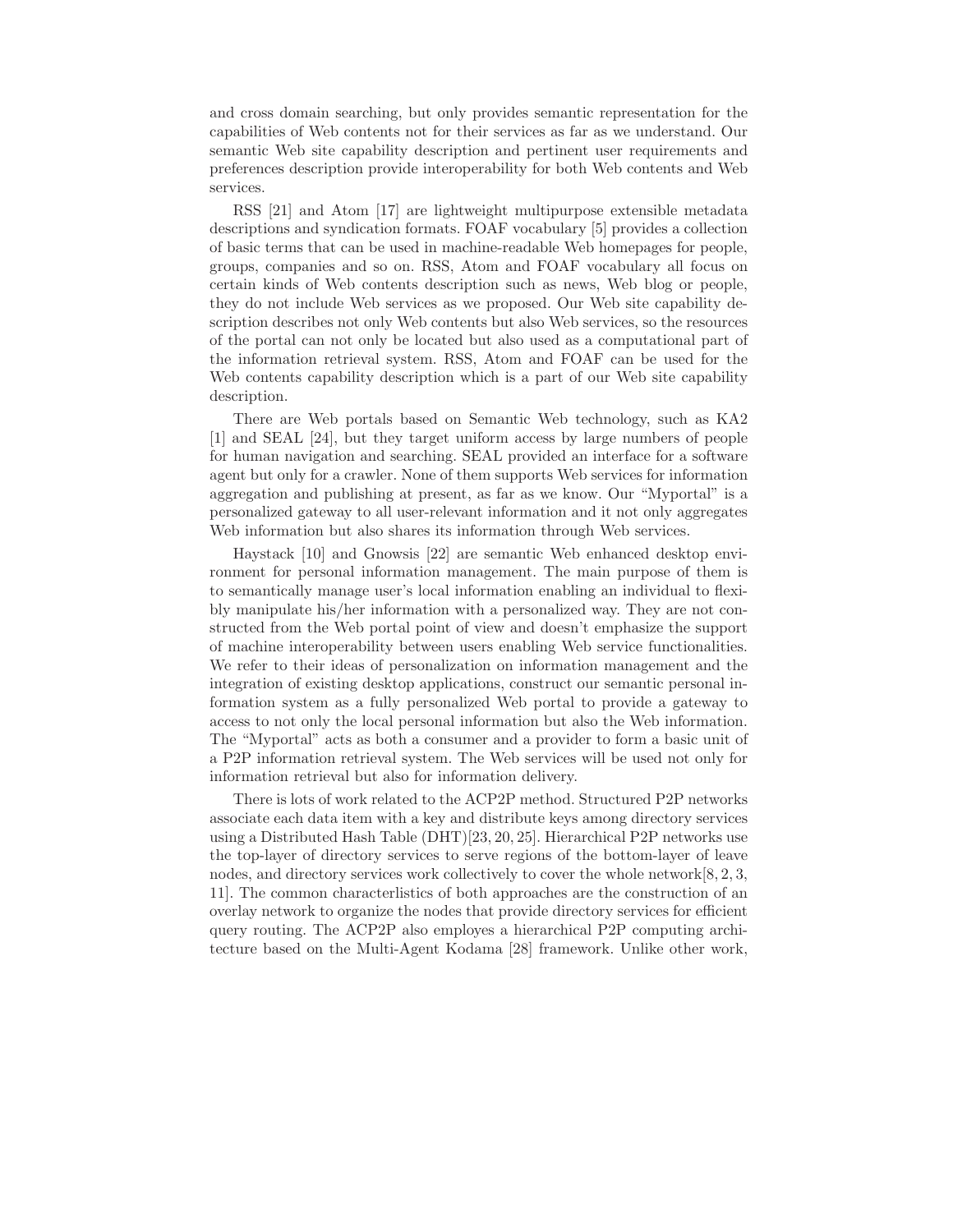the ACP2P makes use of only local information : retrieved documents and two histories,  $Q/RDH$  and  $Q/SAH$  for query routing. Especially, the  $Q/SAH$  is an important clue to search for the relevant information. Further the characteritics using only local information makes the ACP2P responsive to the dynamic environment where the global information is not available.

## 5 Conclusion

In this paper, we addressed the main aspects of a semantic Web information retrieval system architecture trying to answer the requirements of next-generation semantic Web users. In the architecture, the semantic issues and the integration of Web contents and Web services are considered for the whole lifecycle of information retrieval. Our "Myportal" aims at constructing a fully personalized user's local Web portal, which is adapted to user preferences and satisfies all the requirements of a user's local and Web information usage. We use the ACP2P method for the communication between consumer and providers, which uses agent communities to manage and look up information related to a user's query in order to reduce communication loads in a P2P computing architecture.

In the future, we will realize a prototype of an agent community based P2P personal semantic Web information retrieval system, and evaluate the effectiveness of our proposed architecture based on it. Further experiments for the ACP2P method on semantic Web data retrieval need to be done to see its effectiveness.

# References

- 1. KA2 Portal. http://ka2portal.aifb.uni-karlsruhe.de/.
- 2. Kazaa v3.0. http://www.kazaa.com/.
- 3. M. Bawa, G. S. Manku, and P. Raghavan. Sets: search enhanced by topic segmentation. In Proceedings of the 26th annual international ACM SIGIR conference on Research and development in informaion retrieval, pages 306 – 313, 2003.
- 4. T. Berners-Lee, J. Hendler, and O. Lassila. The Semantic Web. Scientific American, May, 2001.
- 5. D. Brickley and L. Miller. FOAF Vocabulary Specification. Sept., 2004.
- 6. David Martin et al. OWL-S 1.1 Release, November, 2004. http://www.daml.org/services/owl-s/1.1/.
- 7. Erik Christensen et al. Web Services Description Language (WSDL) 1.1, March 15, 2001. http://www.w3.org/TR/wsdl.
- 8. Gnutella. http://gnutella.wego.com/, 2000.
- 9. R. Guha, R. McCool, and E. Miller. Semantic Search. In Proceedings of WWW2003, pages 700–709, 2003.
- 10. D. Huynh, D. Karger, and D. Quan. Haystack: A Platform for Creating, Organizing and Visualizing Information Using RDF. In Proceedings of the International Workshop on the Semantic Web (at WWW2002), 2002.
- 11. J. Lu and J. Callan. Content-based retrieval in hybrid peer-to-peer networks. In Proceedings of the twelfth international conference on Information and knowledge management, pages 199–206, 2003.